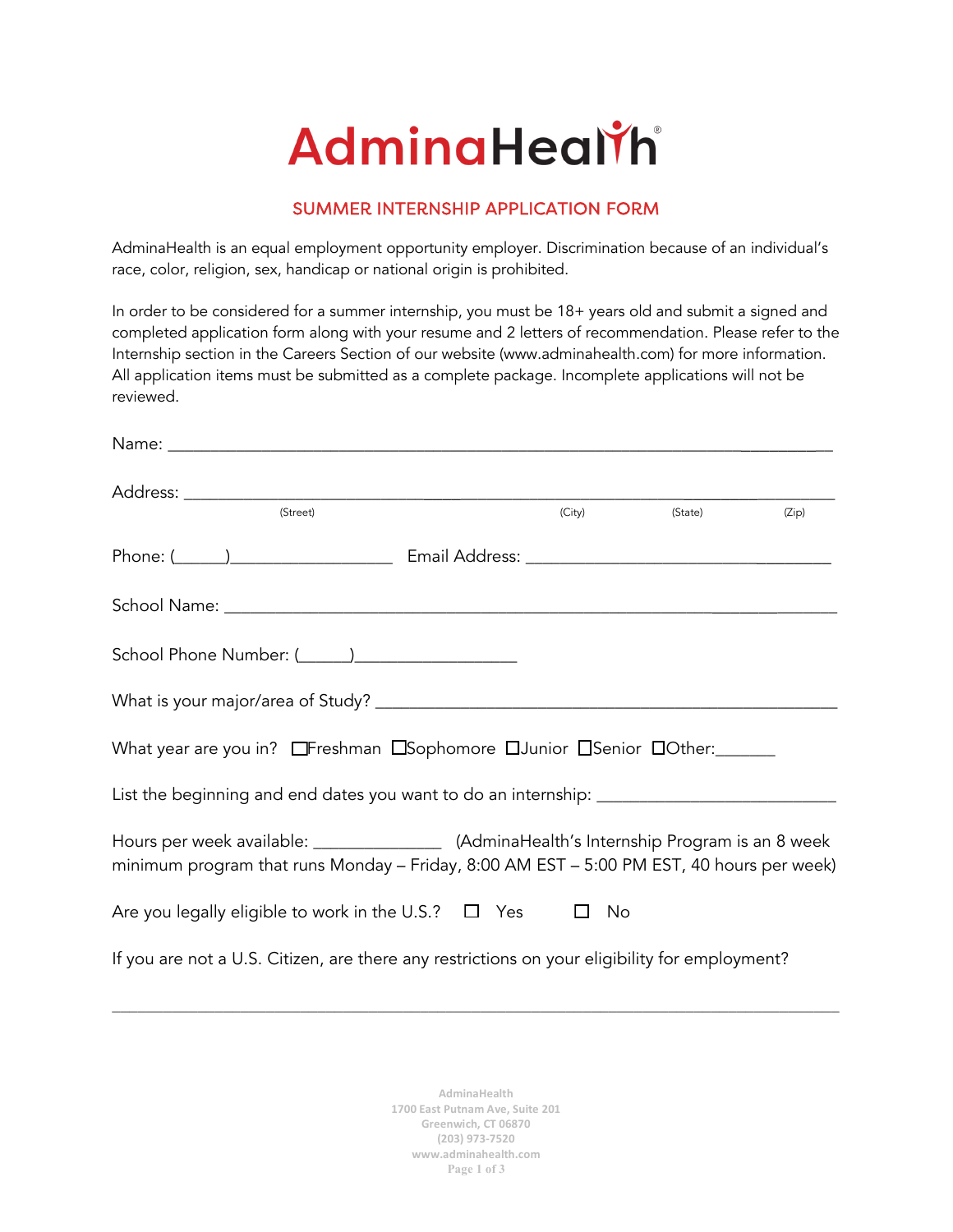Are you willing to undergo a background check and drug screening, in accordance with local law/regulations?  $\Box$  Yes  $\square$  No

Why would you like to work as an AdminaHealth Intern?

Describe any student organizations, job experiences, additional course work (undergraduate or graduate), skills, degrees, certifications, or licenses that you have that will help you with this internship.

Describe your career goals and how this internship will help you reach those goals. Be specific about the experiences you want to gain through this internship and why you believe this internship can provide such an experience.

> AdminaHealth 1700 East Putnam Ave, Suite 201 Greenwich, CT 06870  $(203)$  973-7520 www.adminahealth.com Page 2 of 3